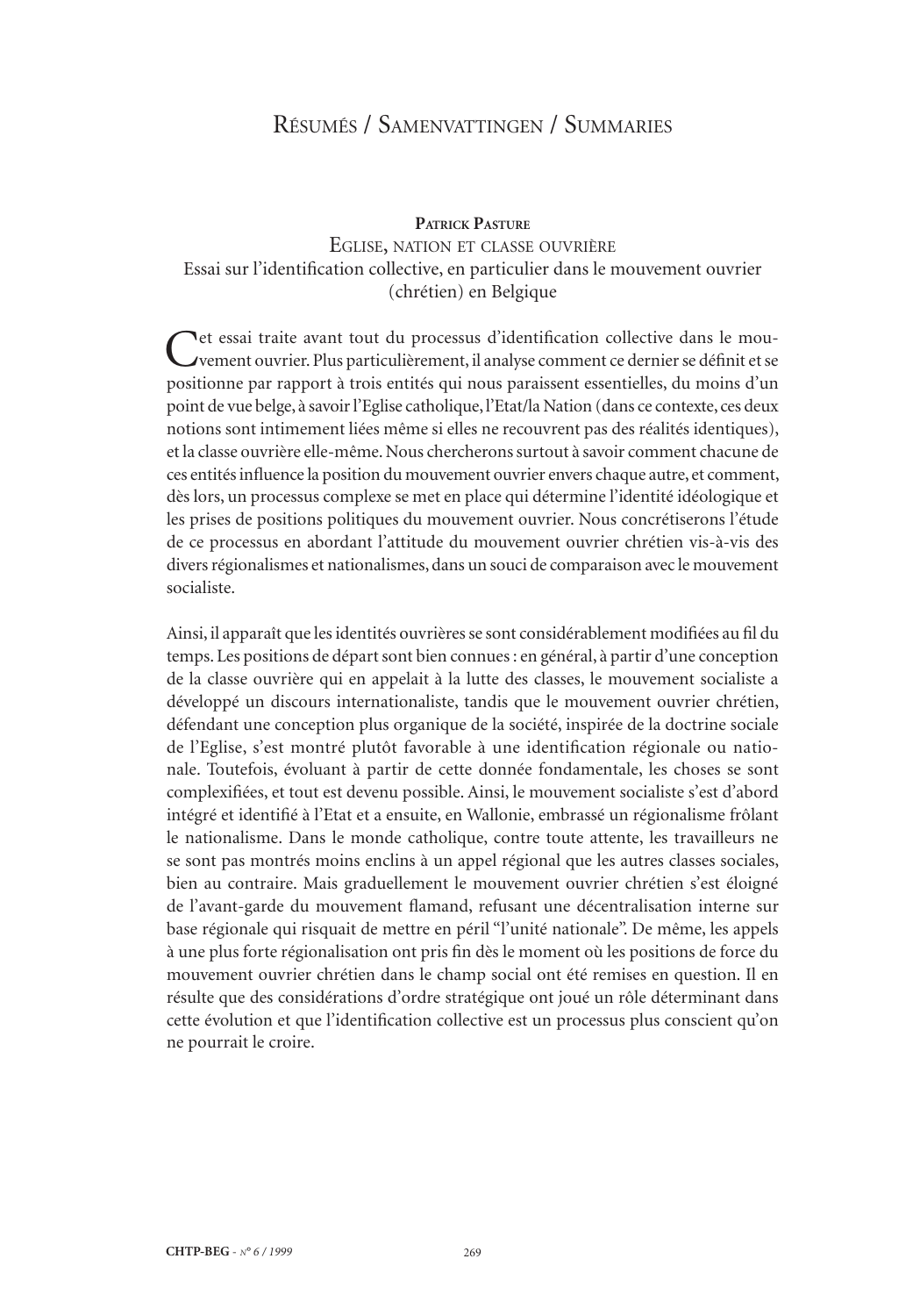### **Patrick Pasture**

# Church, Nation and the Working Class A Historical and Comparative Essay on Collective Identification by means of a case study of the (Christian) Labour Movement in Belgium

This contribution deals with the process of collective identification within the labour movement, analysing how the labour movement defines itself in relation to three entities which, at least in a Belgian context, seem of central importance : namely the Catholic Church, the Nation/State (which in this context are closely interrelated, if not identical) and the working class itself. In particular, we are specifically interested in how each of these factors influences the position towards the other factors and how a complex process of interaction is set in motion which in the end determines the collective identity of the labour movement and its political definition. We analyse this process by studying the positions of the Christian labour movement in Belgium towards the different regionalisms and nationalisms, and comparing it with the Socialist movement.

It appears from this analysis that working-class identities have evolved considerably over time. In general, the Socialists, starting from a view of the working class which emphasised class struggle, developed an internationalist discourse; while the Christian labour movement, relying on a more organic view of society inspired by Christian social doctrine, was more inclined to ally with a regional or national identification. However, from this fundamental starting-point onwards, nothing was simple or straightforward and almost any position became possible. Thus, the Socialist movement became integrated in and identified with the national state while, in Wallonia, it embraced a quasi-nationalist regionalist movement. Within the Catholic world, and contrary to all expectations, the working class proved to be far from being less recep-tive to the appeal of regionalism than the other social classes. Gradually, however, the Christian labour movement distanced itself from the avant-garde of the Flemish movement and for a long time refused to endorse any internal decentralisation along regional lines that might endanger its own "national unity". Equally, its advocacy of regionalist goals stopped short of advocating changes which might have endangered its own social basis of power. Obviously, strategic considerations played a determining part in such actions, and thus collective identification turns out to be a much more conscious process than might have been anticipated.

**Cécile Vanderpelen** De pen en het wijwatervat De Franstalige katholieke auteurs in het België van de jaren twintig

In dit artikel willen we nagaan welke de literaire, politieke en ideologische uitdagingen<br>Waren van de Belgische Franstalige katholieke literatuur in de twintiger jaren doorheen n dit artikel willen we nagaan welke de literaire, politieke en ideologische uitdagingen representatieve tijdschriften en groepen.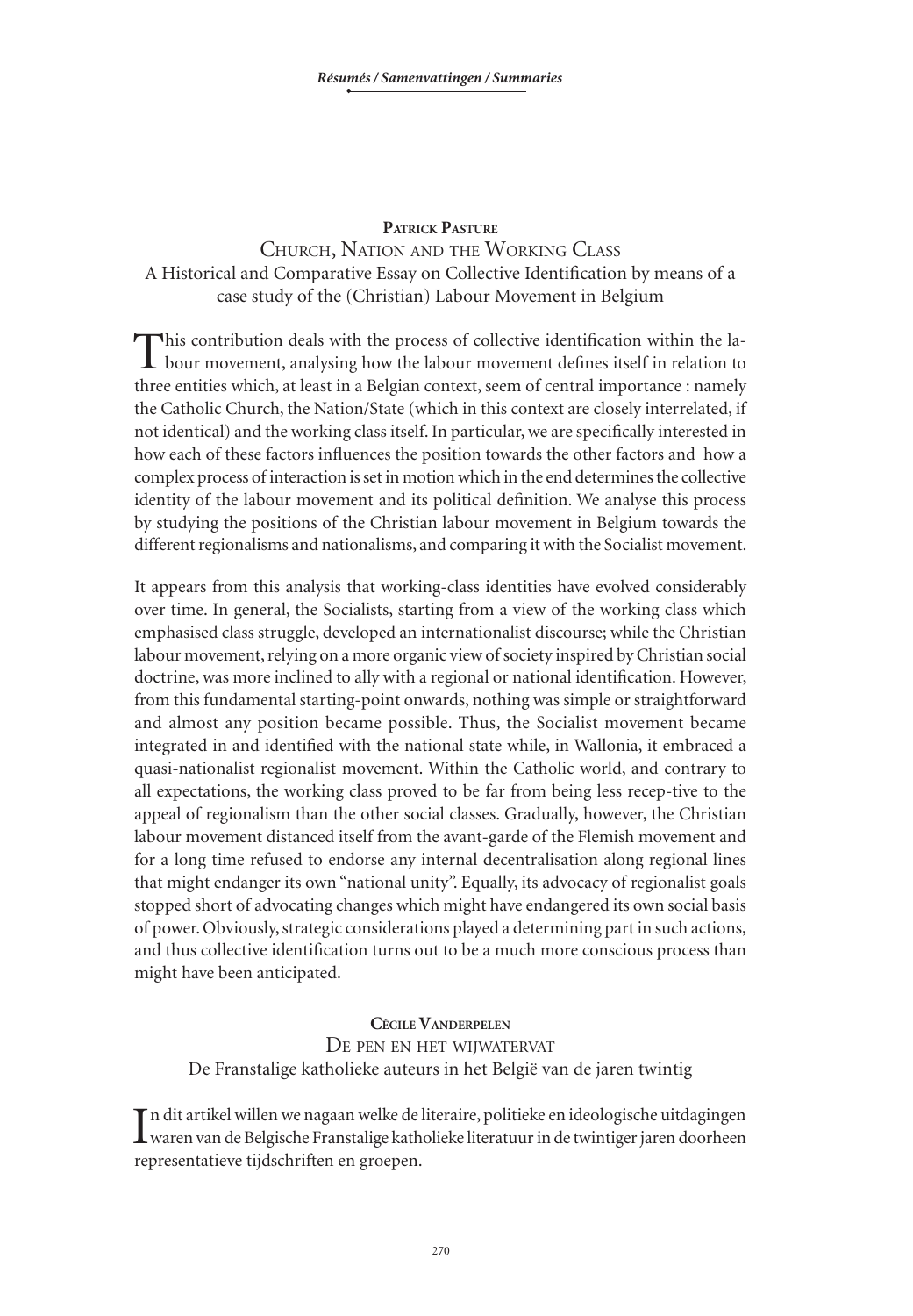In het decennium na de Eerste Wereldoorlog richten jongeren, die hun geloof willen dienen, tal van literaire tijdschriften op. Voor hen is de literatuur een middel om hun ontgoochelingen t.o.v. de ingrijpende veranderingen die er in België plaatsvinden tot uitdrukking te brengen : het algemeen stemrecht, de door de oorlog veroorzaakte verwoestingen, het einde van de katholieke hegemonie en het oprukken van de moderniteit. Vooraanstaanden van de katholieke partij en van de *Association catholique de la Jeunesse belge* (*ACJB*) sporen de jeugd ertoe aan naar de pen te grijpen, omdat schrijven in hun ogen een doeltreffend apologetisch middel is. Voor de Kerk komt het er eveneens op aan de strijd aan te binden tegen het verspreiden van romans die des te subversiever worden geacht naarmate ze een artistieke uitstraling hebben.

Behalve zulke roeping liggen aan de basis van de oprichting van elk tijdschrift enkele specifieke eisen : de verdediging van het autoritarisme en van het maurassisme voor *Jeunesse Nouvelle,* de strijd tegen het academisme en de onderdrukking van de middenstand voor *La Revue sincère*, de spirituele herbronning van de maatschappij voor de *Cahiers de la Jeunesse catholique*, het regionalisme voor *La Terre wallonne*, het maurassisme, het classicisme en de Luikse identiteit voor *Les Cahiers mosa(i)ns,* terwijl *La Nouvelle Equipe* zich toelegt op het zoeken naar een spirituele kunst en belangstelling voor andere kunststromingen toont. Al deze tijdschriften worden sterk door de ideeën van de *Action française* beïnvloed, maar schikken zich toch naar de pauselijke veroordeling van die beweging in 1926, behalve het kortstondige *Quartier latin*. Na dat jaar treedt de figuur van Jacques Maritain op het voorplan en wordt zijn oproep om "absolute voorrang aan het spirituele" te verlenen unaniem aanvaard.

De katholieke literatuur van die tijd vormt een homogeen geheel van werken die sterk aan de klassieke vormen en aan de recurrente thema's gebonden zijn : het gezin, het geloof, het platteland. Ook de auteurs vormen een homogeen blok. Het gaat om universitair geschoolden die allen tot de hoge burgerij of tot de adel behoren. Die sociale klasse is diep geschokt door het algemeen stemrecht en door de 'nivellering van de elites' en ziet in de literatuur een middel om haar politieke en morele waarden uit te dragen.

# **Cécile Vanderpelen** THE PEN AND THE HOLY WATER Francophone Catholic Writers in Belgium in the 1920s

This article seeks to study the literary, political and ideological impulses within Belgian Catholic literature of the 1920s by analysing the various groups and reviews which composed this literary world.

The decade after the First World War saw the creation of a multitude of literary reviews by a young generation of writers who sought in this way to serve their religious faith. For them, literature was a means of expressing their sense of disappointment at the wideranging changes taking place in Belgium : the introduction of universal male suffrage,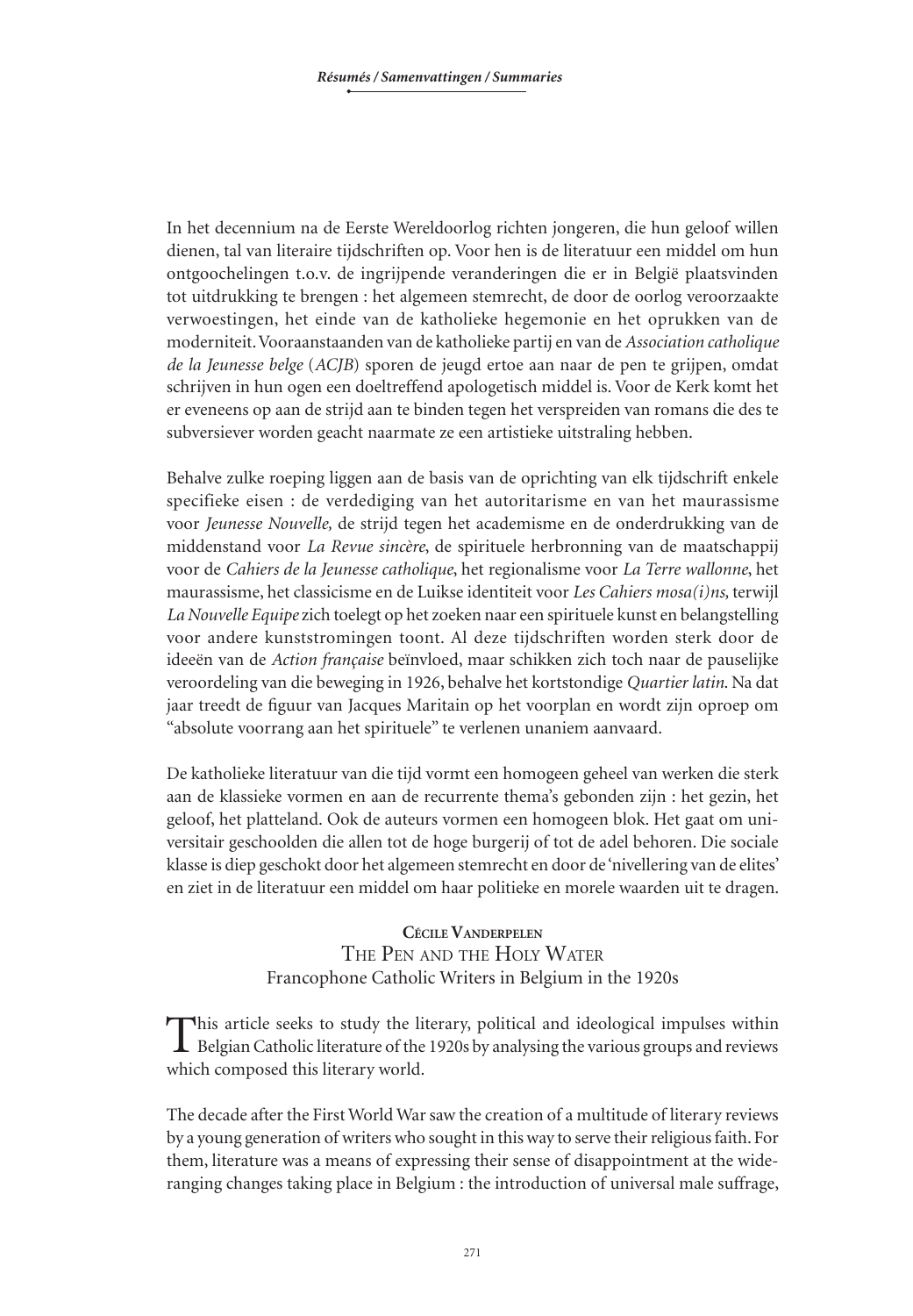the wartime destruction, the end of the Catholic political hegemony and the transition to modernity. They were encouraged in their literary initiatives by the leaders of the Catholic Party and of the Catholic Association for Belgian Youth who saw in them an effective tool of proselytising their ideas. For the Church, they also served as a means of campaigning against the diffusion of subversive "artistic" literature.

In addition to their general apostolic purpose however, each of the reviews reflected the demands specific to those who created them. *La Jeunesse nouvelle* defended authoritarian and Maurrassian ideas; *La Revue sincère* denounced academicism and the sufferings of the middle classes. The *Cahiers de la Jeunesse catholique* called for a spiritual regeneration of society; *La Terre wallonne* supported regionalist ideas; while the *Cahiers mosa(i)ns* defensed Maurrassianism, classicism and a Liégeois identity. As for *La Nouvelle Equipe* it was distinguished by its quest for a spiritual art and its interest in other artistic currents. Though all of the reviews were strongly influenced by the ideas of *Action française*, they accepted (with the ephemeral exception of the *Quartier latin*) the Papal condemnation of the French movement in 1926 and subsequently it was the figure of Jacques Maritain which predominated and his slogan of the "primary of the spiritual" which was adopted unanimously by them.

Catholic literature of the era constituted a homogenous corpus of works, strongly attached to conventional forms and dominated by a number of recurrent themes: family, faith, and the countryside. A similar social homogeneity characterised the authors : university graduates, they were all drawn from the upper middle class or the nobility. Enraged by universal suffrage and by the "levelling of elites", this social strata found in literature a means of expressing its political and moral values.

#### **Liesbet Nys**

# La kermesse héroïque de Jeanne De Bruyn Une critique cinématographique catholique et flamande avant et pendant l'occupation allemande

Cet article tente de préciser quel rôle la conception de la vie et l'image du monde<br>Le Jeanne De Bruyn ont joué dans son travail de critique de cinéma. Jeanne De Bruyn (1902-1975) fut l'un des plus actifs critiques littéraires et de cinéma flamands de l'entredeux-guerres et de l'occupation. Elle appartenait à la génération des pionniers de la critique cinématographique catholique en Flandre. Dans les années trente, elle rédigea des critiques de films pour divers quotidiens et périodiques catholiques et flamingants. Elle travaillait alors pour le *DOCIP*, le service de presse que le père dominicain Felix Morlion, inquiet de la sécularisation croissante, avait fondé pour informer le public de la valeur morale et religieuse des films. L'occupation mit fin aux activités du *DOCIP* et vit De Bruyn intégrer la rédaction de *Volk en Staat*, le porte-parole du *VNV*. Pendant toute cette période, elle prit en charge la rubrique littéraire et cinématographique du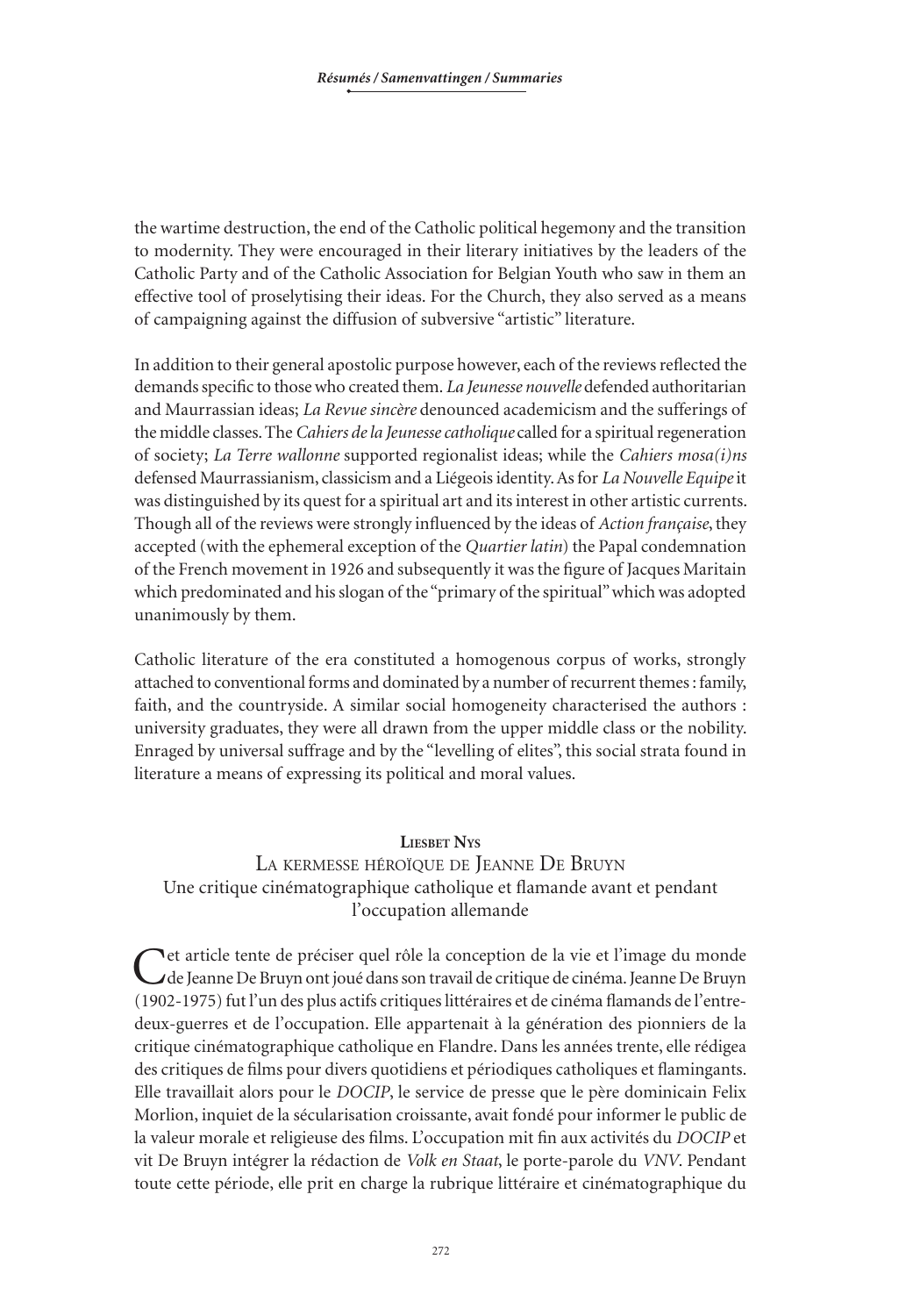journal, succédant en 1944 à Jan Brans comme rédacteur en chef. Après la guerre, De Bruyn fut condamnée pour collaboration à la détention perpétuelle, mais elle parvint à fuir en Argentine.

L'œuvre de critique de cinéma de Jeanne De Bruyn offre un éclairage intéressant sur l'univers mental d'une critique catholique et radical-flamingante qui, lors de la Seconde Guerre mondiale, en vint à épouser le courant national-socialiste. Elle illustre de manière saisissante comment, à partir d'une conviction conservatrice catholi‑ que et radical-flamingante, déjà alliée pendant les années trente à un antisémitisme déclaré, De Bruyn adhéra sans aucun problème au national-socialisme anti-intellectuel, nationaliste populaire et raciste. Ses critiques cinématographiques témoignent, tant pour la période précédant l'occupation que pour celle-ci, d'une tendance anti-moderne avouée. De Bruyn défendait les valeurs traditionnelles comme le mariage et la famille et s'exaspérait des films qui sapaient ses conceptions morales puritaines. En raison de son anti-intellectualisme, elle plaidait pour des films 'en union avec le peuple'. Ses recensions expriment sa sympathie pour le nationalisme populaire des Flamands, des Irlandais et des Finnois et son aversion pour le nationalisme d'Etat moderne et pour l'internationalisme et le cosmopolitisme des communistes et des Juifs. Même si la pensée de De Bruyn s'est incontestablement radicalisée sous l'occupation, on ne peut pas parler, selon moi, de véritable rupture par rapport à l'avant-guerre. Tant avant que pendant la guerre, l'œuvre de critique cinématographique de De Bruyn s'appuyait sur l'opposition entre ce qui est sain et ce qui ne l'est pas. Etait sain pour De Bruyn ce qui était naturel, primitif, populaire, moralement noble. Ne l'était pas ce qui était artificiel, urbain, déraciné, décadent. Dès l'avant‑guerre, De Bruyn témoignait, dans sa critique cinématographique, de conceptions antisémites et de sympathies envers l'Allemagne. Après mai 1940, celles-ci s'exprimèrent de manière moins voilée.

La conception de la vie et l'image du monde de De Bruyn transparaissent d'autant mieux de sa critique cinématographique que dans son appréciation des films, elle tenait compte de manière considérable de critères éthiques. De Bruyn accordait beaucoup d'importance à la question de savoir si les films étaient "inspirés par un esprit droit". Cependant, dans ses recensions cinématographiques, elle considérait aussi les qualités esthétiques des films. Même lorsque les films ne correspondaient pas vraiment à sa conception de la vie – comme pour les films de propagande communistes – elle était tout de même disposée à reconnaître leurs qualités artistiques. On ne peut certainement pas dénier à De Bruyn une certaine connaissance de l'art du cinéma. La recherche se devrait de montrer si, sur ce plan, De Bruyn différait de ses collègues critiques du Mouvement cinématographique catholique.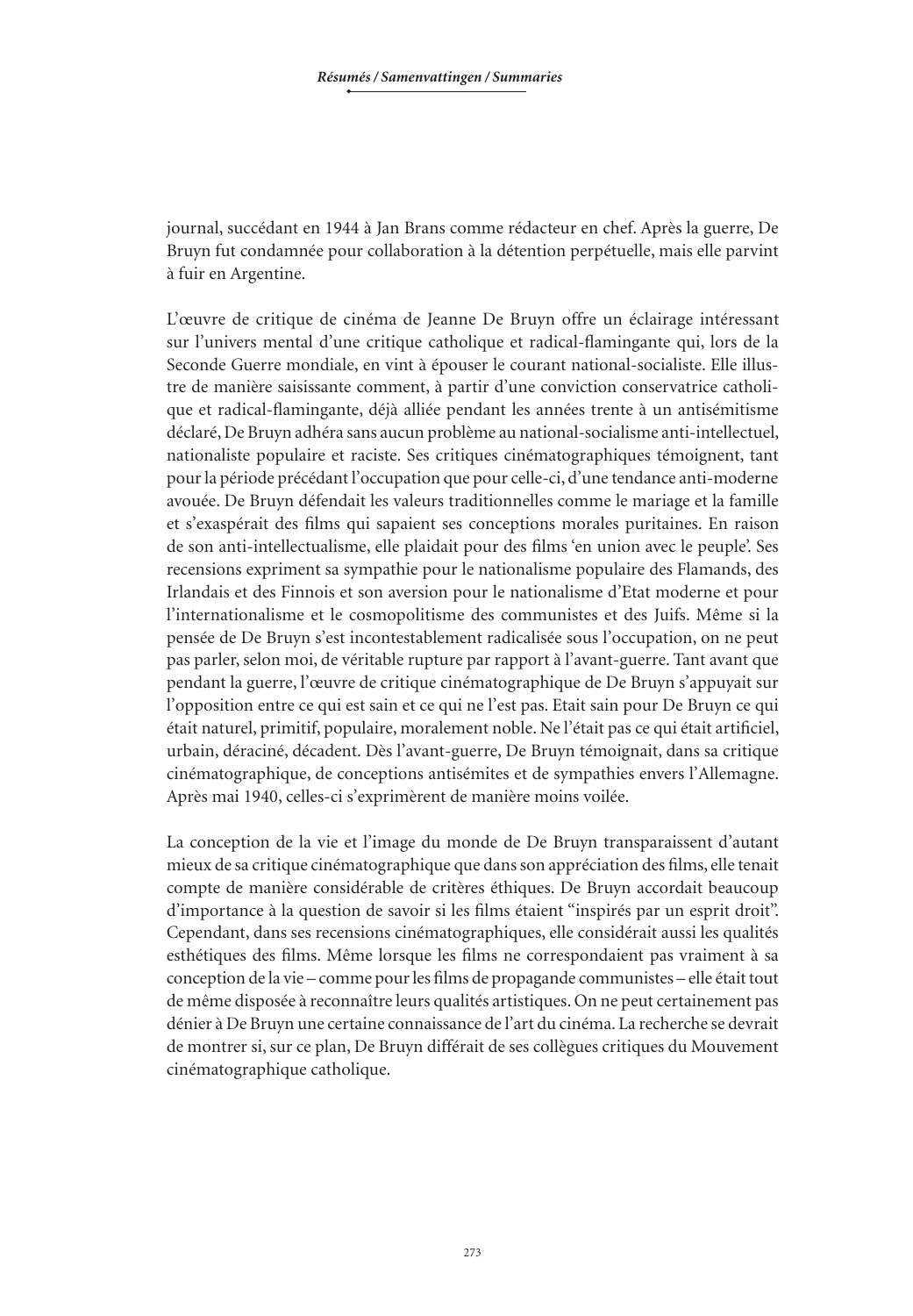#### **Liesbet Nys**

# The Heroic Fete of Jeanne De Bruyn A Flemish Catholic Film Critic before and during the German Occupation

This article seeks to analyse the influence which Jeanne De Bruyn's conception of life and world view exercised over her work as a film critic. Jeanne De Bruyn (1902-1975) was one of the most active Flemish film and literary critics of the inter-war and Occupation periods and belonged to the pioneering generation of Catholic film critics in Flanders. In the 1930s she wrote film criticisms for numerous Catholic and pro-Flemish newspapers and periodicals. She worked at that time for the DOCIP, the press agency established by the Dominican priest Felix Morlion, fearful of the increasing secularising influence, in order to inform the public of the moral and religious value of films. During the German Occupation, the activity of the DOCIP came to an end and De Bruyn joined the editorial staff of *Volk en Staat*, the voice of the Flemish Nationalist *VNV*. She was responsible throughout the war for its film and literary columns and in 1944 succeeded Jan Brans as the newspaper's editor-in-chief. After the war, De Bruyn was sentenced to life imprisonment for her collaborationist activities but she succeeded in fleeing to Argentina.

The work of Jeanne De Bruyn as a film critic provides an interesting insight into the mental world of a Catholic and radical-Flemish critic who during the war years came to espouse National Socialist ideas. In particular, it illustrates emphatically how, starting from a conservative Catholic and radical Flemish standpoint, which already in the 1930s embraced an outspoken anti-semitism, she was able to evolve without difficulty during the war towards an anti-intellectual, ethnic nationalist and racial National Socialism. The film criticism of De Bruyn, both before and during the Occupation, displayed a marked anti-modern tendency. She defended traditional values such as marriage and family, and vented her spleen on those films which she believed undermined her puritan moral values. In turn, her anti-intellectualism expressed itself in her sympathy for those films which she believed were "in union with the people". Her reviews demonstrated a sympathy for the popular nationalism of the Flemish, Irish and the Finns as well as her aversion for modern state-nationalism and for the internationalism and cosmopolitanism associated with the Communists and the Jews. Though there was an undoubted radicalisation in her views during the war, it would be a mistake in my opinion to speak of any break between her pre-war and wartime opinions. Before as during the war, the film criticism of De Bruyn was based on a clear opposition between healthy and unhealthy ideas. What was healthy for De Bruyn was that which was natural, primitive, popular and morally noble; in contrast what was unhealthy was artificial, urban, deracinated and decadent. Moreover, already before the Occupation, De Bruyn used her film criticism to express anti-semitic opinions and pro-German sympathies. After May 1940, these views were simply more clearly expressed.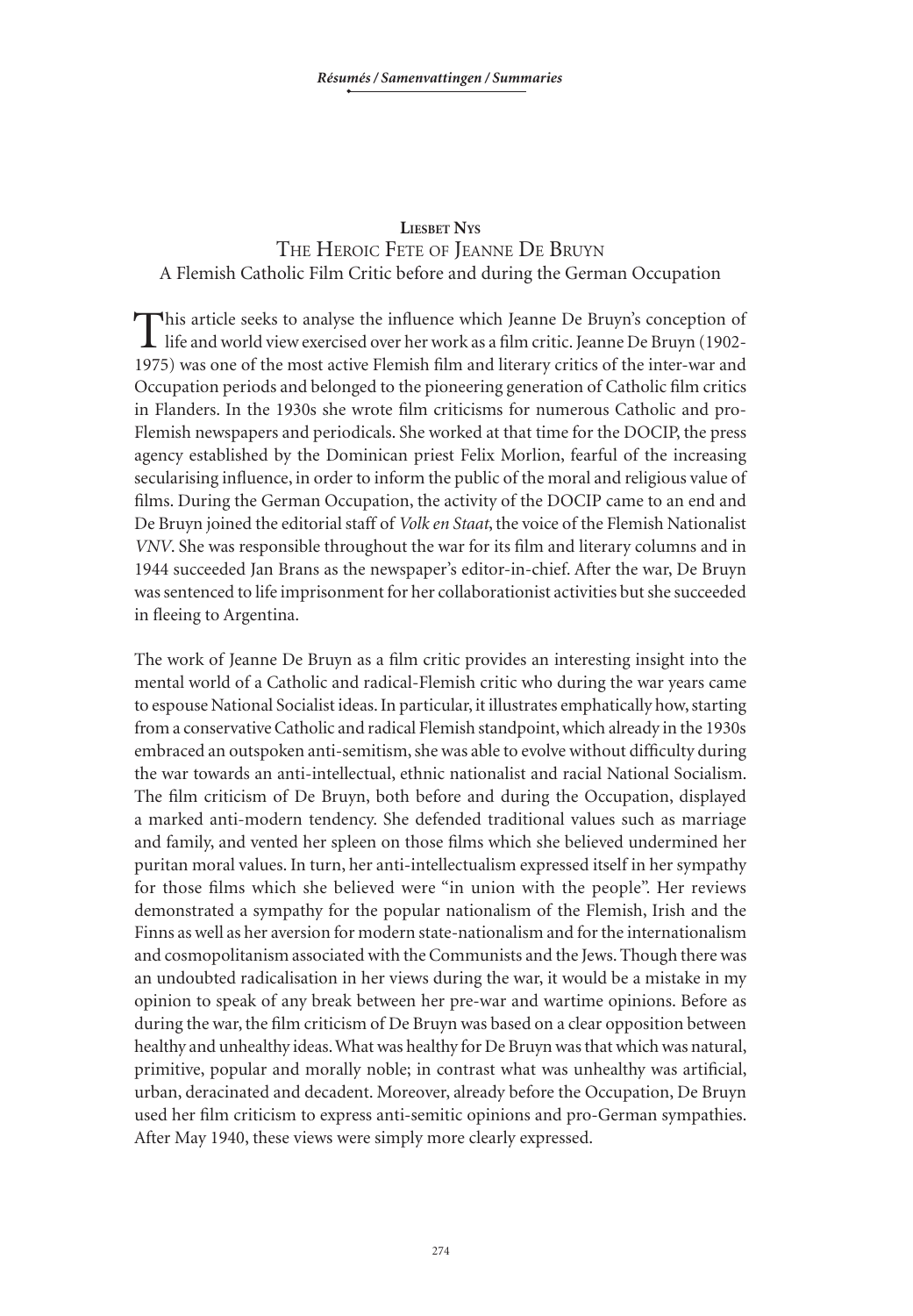De Bruyn's philosophical views and world view appear all the more emphatically in her film criticism because she regarded ethical criteria as an important element in judgements of films. De Bruyn accorded great importance to the issue of whether a film has been created "in the right spirit". Even so, in her film criticism she also took account of the aesthetic quality of films and, even when – as in the case of Communist propaganda films – films did not accord with her own opinions, she was ready to recognise their artistic qualities. It cannot therefore be denied that De Bruyn possessed a certain knowledge of the cinematic art, but further research is necessary to discover how far her views on this matter differed from those of her colleagues in the Catholic Film Movement.

#### **Kristof Carrein**

LES COMBATTANTS FLAMANDS DU FRONT DE L'EST Profil social et évolution du recrutement, novembre 1941-août 1944

Cet article traite des Flamands ayant revêtu l'uniforme des *Waffen-SS* pendant (als Seconde Guerre mondiale. L'histoire des combattants flamands du front de l'Est est déjà en grande partie connue. Cependant, une source que l'on croyait perdue a refait surface, ce qui a permis d'apporter certaines nuances et de susciter certaines modifications à la recherche scientifique en ce domaine. Cette nouvelle source consiste en les archives du *Fürsorgeamt der Waffen-SS Flandern und Wallonien*, un service de la *SS* qui réglait le soutien matériel et financier des volontaires et de leur famille.

Tout d'abord, la conservation de listes de convois et de statistiques du *Fürsorgeamt* a permis d'attirer d'avantage l'attention sur l'histoire sociale des volontaires. Cette histoire révèle que, dans l'analyse des motivations des volontaires, l'accent mis sur l'aspect politique doit pour le moins être corrigé. Ainsi, il semble exister un lien entre urbanisation et engagement sur le front de l'Est. De plus, l'analyse sociologique étaye l'hypothèse d'un engagement pour des raisons socio-économiques.

Un autre élément neuf découle de l'analyse de l'évolution du recrutement pour le front de l'Est en Flandre. Il semble ressortir de celle-ci que, contrairement à ce que prétend la littérature internationale, le recrutement en Flandre suit une courbe descendante. Si l'on considère les Flamands qui se sont présentés en Allemagne et en Flandre comme un même ensemble, alors en effet le nombre de volontaires dans les *Waffen-SS* continue à monter régulièrement, même après Stalingrad. Cette augmentation est précisément expliquée dans la littérature internationale par un exode des collaborateurs dans les *Waffen-SS* vers la fin de la guerre. Vu la tendance à la diminution du recrutement en Flandre, cette théorie, comme explication à l'échelle européenne, est fausse. Pour la Flandre comme pour la Wallonie, il s'avère que la courbe ascendante du recrutement s'explique par le nombre d'engagements de Flamands et de Wallons en Allemagne. Ainsi, le recrutement fut surtout possible parmi les travailleurs mis au travail en Allemagne, qu'ils soient volontaires ou non.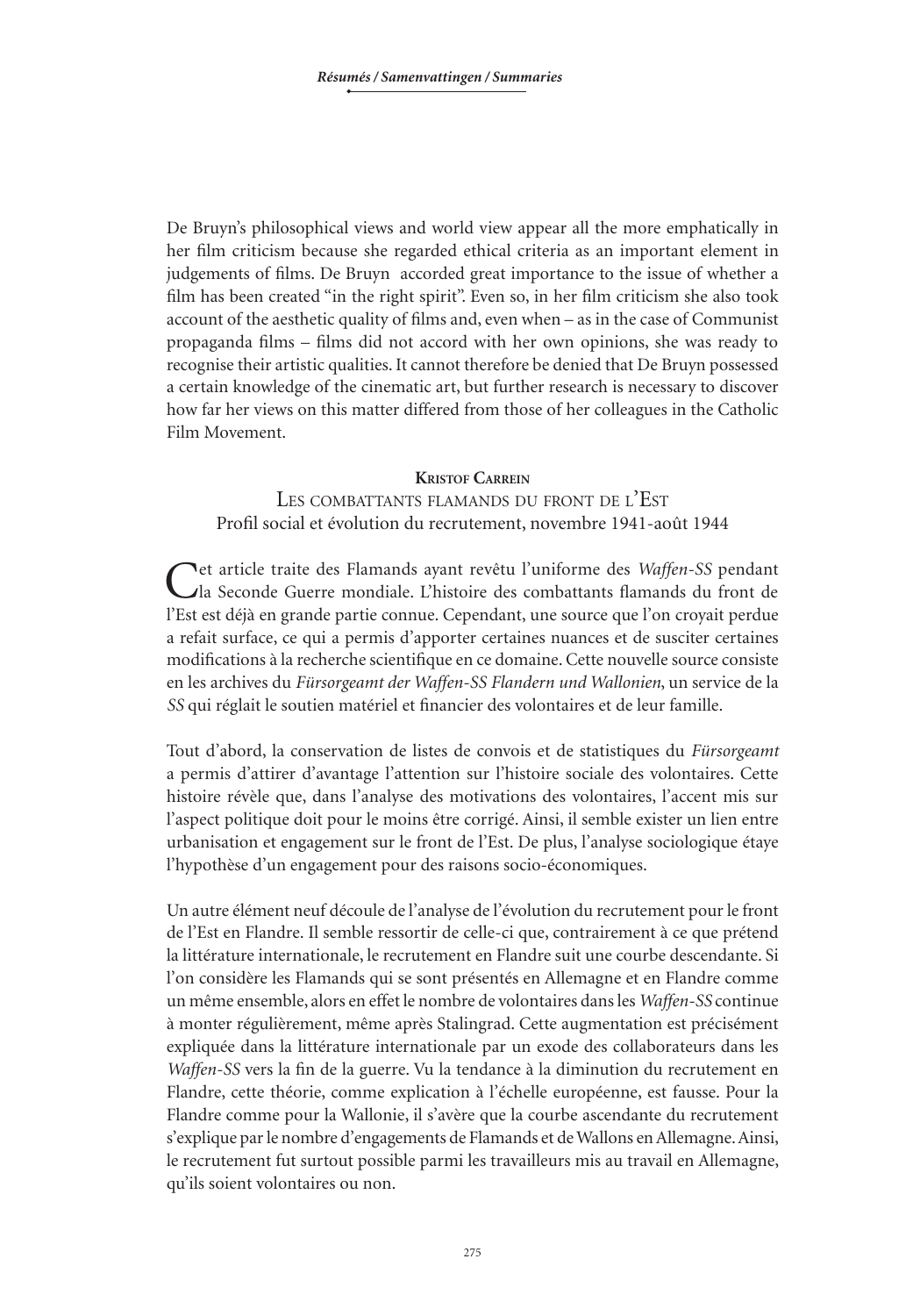### **Kristof Carrein** Flemish Soldiers on the Eastern Front An analysis of their Social Profile and Evolution in Recruitment, november1941‑august 1944

This article considers the Flemish volunteers who during the Second World War donned German military uniforms. The history of the Flemish soldiers on the Eastern Front has already been to a large extent studied, but the rediscovery of a source formerly believed to have been lost enables some nuances and changes to be made to previous historical analyses of this subject. This new source consists of the archives of the *Fürsorgeamt der Waffen-SS Flandern und Wallonien*, a branch of the *SS* responsible for the financial and material support of the volunteers and their families.

In the first instance, the transportation lists and statistics of the *Fürsorgeamt* enable a new analysis of the social history of the volunteers. This serves to undermine the notion that political motivations predominated in the decisions of the volunteers. On the contrary, the sources highlight the correlation between urbanisation and the decision to volunteer, and support the idea that the principal motivations for enrolling were socio-economic in nature.

The second element to emerge from the new source concerns the evolution in recruitment for the Eastern Front. Contrary to what an international literature has claimed, recruitment in Flanders declined over time. Certainly, if one considers the recruitment of Flemish in Flanders and Germany the total numbers continued to rise, even after the German defeat at Stalingrad. In much of the international literature this has been explained as the consequence of the exodus of collaborators into the ranks of the *Waffen-SS* in the final stages of the war. However, given the steady decline in recruitment within Flanders, this explanation at a European level would seem to be false. In the case of Flanders and indeed Wallonia, the rising curve in recruitment was the consequence of enrolments in Germany, where the recruitment of conscripted Belgian workers, both Flemish and Walloons, proved to be possible.

#### **Kim Oosterlinck**

De anticipaties van de Belgische obligatiemarkten van 1939 tot 1944 Een bijdrage tot het onderzoek van het gedrag van de economische actoren in oorlogstijd

De analyse van de evolutie van de beurskoersen tijdens de Tweede Wereldoorlog is een originele manier om een elders reeds behandeld onderwerp te benaderen, namelijk de werking van de economie tijdens de bezetting. Het bestuderen van een bijzonder financieel product, de staatsleningen (rente 1937 en rente 1943), biedt bovendien de mogelijkheid verder van de economie verwijderde thema's te onderzoeken,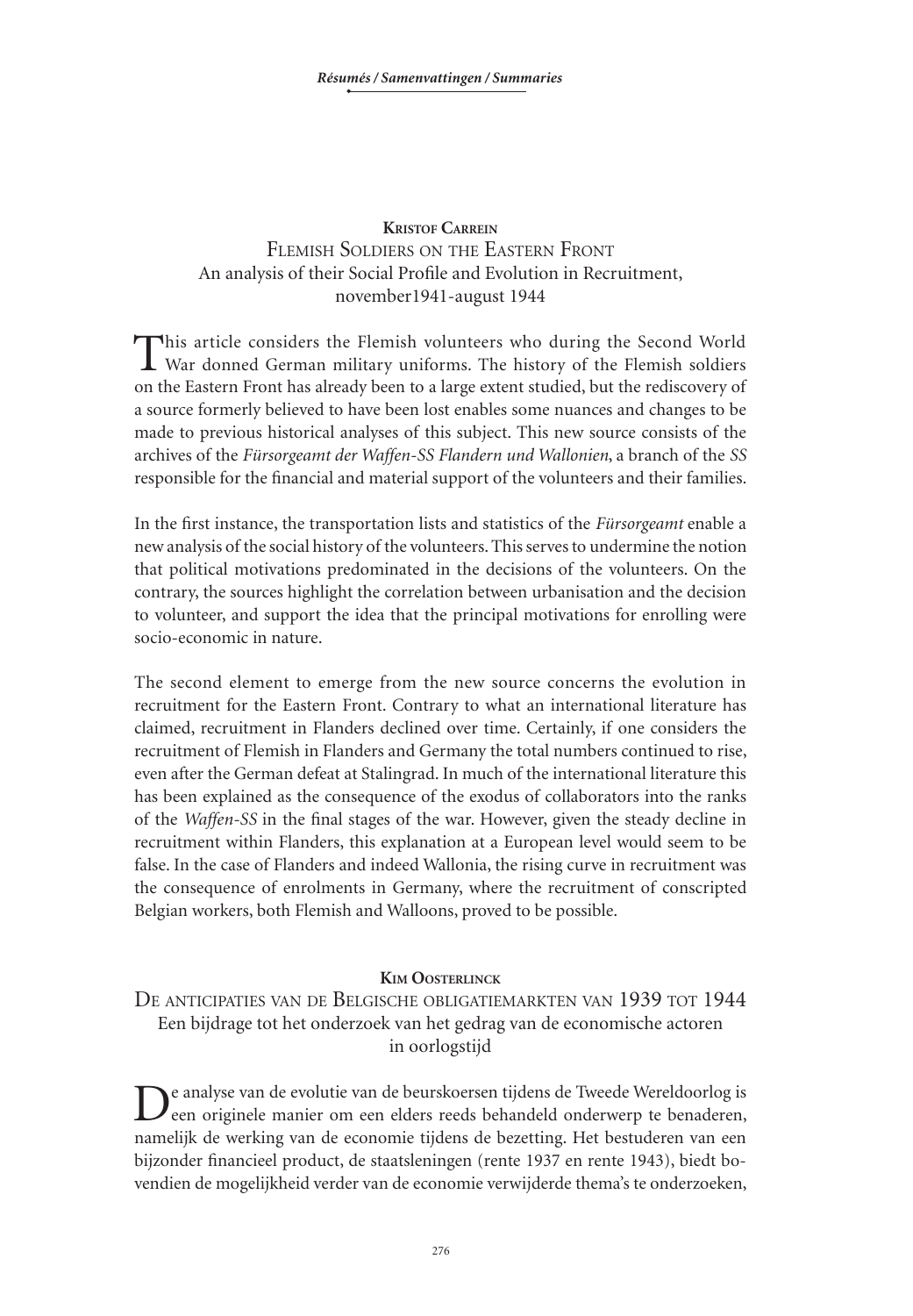zoals de manier waarop de wettelijkheid van het gezag van de secretarissen-generaal of het invasie-risico vóór het begin van de oorlog werden waargenomen.

Tussen januari 1939 en januari 1940 zijn de anticipaties van de obligatiemarkten pes‑ simistisch inzake de mogelijkheid voor België om aan de oorlog te ontsnappen (dit weerspiegelt zich in een stijging van de actuariële rentevoeten die door de investeerders worden gevraagd om staatsleningen te verwerven).Die "pessimistische" fase wordt gevolgd door een herwonnen vertrouwen dat resulteert in een lichte daling van de rentevoeten op de vooravond van 10 mei 1940. Van beursstandpunt uit, ging de invasie van 10 mei 1940 duidelijk in tegen de overtuiging van de investeerders.

Tijdens de bezetting worden de financiële mechanismen eigen aan de economie van een bezet land gevestigd : de uitgifte van talrijke staatsschuldeffecten, een aanzienlijke inflatie, het schaars worden van consumptiegoederen en investeringsmogelijkheden, evenals de verhoging van de invloed van de holdings op de bankpolitiek. In oorlogstijd krijgt de obligatie in de ogen van de investeerders een nieuwe waarde, die van de enige belegging waarvan men een coupon kan krijgen. Ze gaat zelfs de rol van vervangingsmunt spelen wanneer sommige coupures het gevaar lopen uit de omloop te worden genomen. Die functie kan verklaard worden door de relatieve veiligheid van de staatsleningen en door de vrees van het publiek zijn bezittingen te moeten aangeven.

Ten slotte toont de studie aan dat, voor wat de oorlogsgebeurtenissen betreft, de staatsleningen anders evolueren dan de aandelen, vermits de actuariële rentevoeten van de obligaties de hele oorlog lang een dalende tendens vertonen. Uit de vergelijking van de gevraagde rentevoeten voor de in 1937 en 1943 uitgegeven staatsleningen blijkt dat de voorkeur van het publiek naar de vooroorlogse leningen gaat, een voorkeur die logischerwijze toeneemt met de geallieerde overwinningen. Vanaf februari 1944 staat het voor de beurs vast dat de Geallieerden de overwinning zullen behalen. De analyse van het renteverschil vult de reeds bestaande studies aan over de mening van de bevolking over de activiteiten van het Comité van de secretarissen-generaal.

#### **Kim Oosterlinck**

Advance payments on the Belgian Bond Market from 1939 to 1944 A Contribution to the Study of the Behaviour of Economic Actors in Wartime

nalysis of the evolution of stock markets during the Second World War provides  $\mathbf \Lambda$ a novel means of analysing the familiar subject of the functioning of the economy during the Occupation. Analysis of a particular financial product, in this case the state loans of 1937 and 1943, also enables us to study themes more distant from the economy such as perceptions of the legitimacy of the power of the secretary-generals or even expectations of an invasion before the outbreak of hostilities.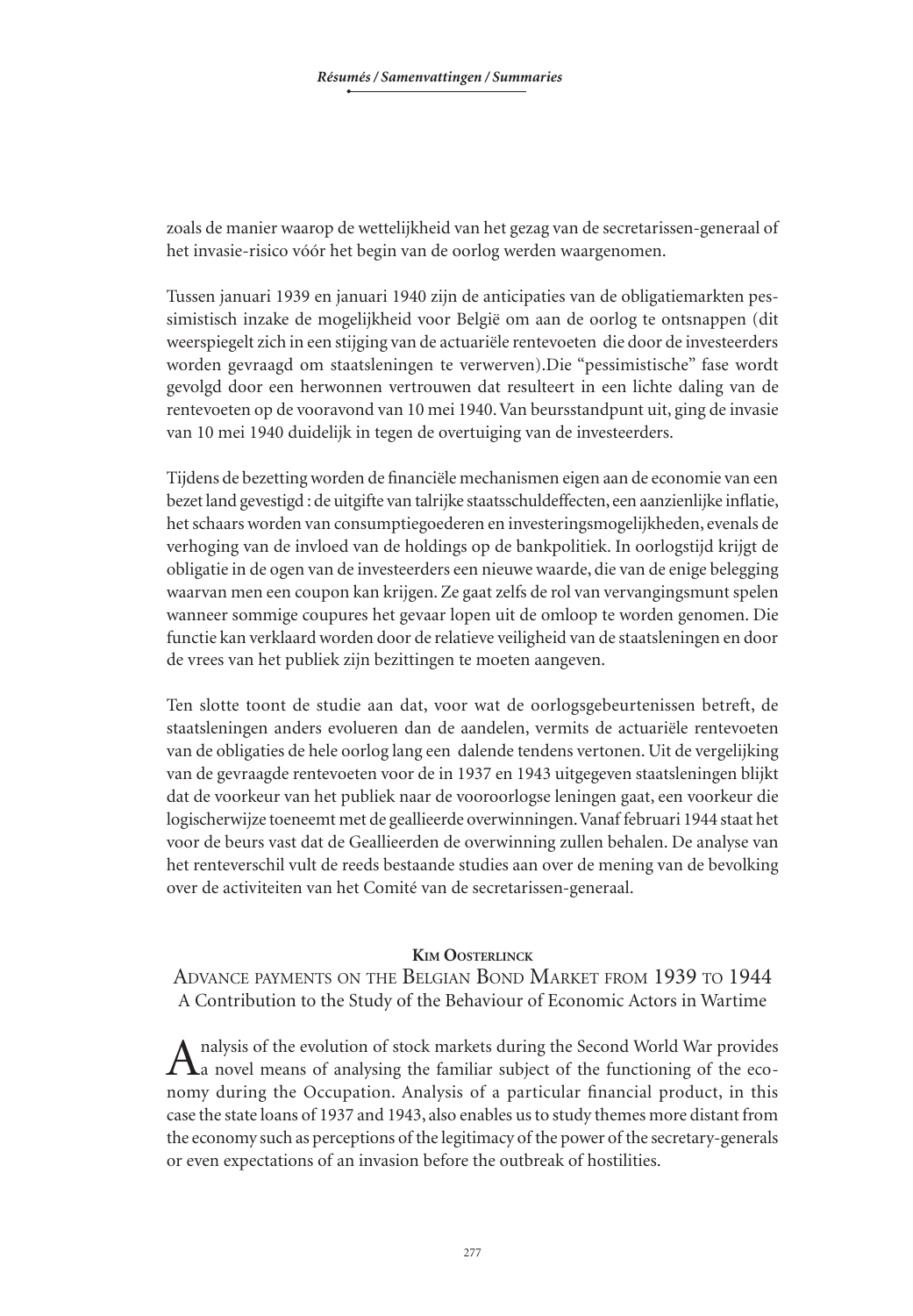Advance payments on the Belgian bond market between September 1939 ad January 1940 reveal a pessimistic attitude about the possibility of Belgium becoming embroiled in the war, as demonstrated by a rise in the actuarial rates demanded by investors in return for acquiring Belgian bonds. But this "pessimistic" phase was followed by a gradual rise in confidence which saw interest rates fall gradually on the eve of 10 May 1940. In this respect, from a stock market point of view, the German invasion of 10 May 1940 was directly contrary to the expectations of investors.

The period of the German Occupation witnessed the introduction of a number of financial mechanisms related to the economy of an occupied country : the issuing of numerous loans by the state and significant inflation as well as the increasing scarcity of consumer goods and of investment opportunities and an increased influence of holding companies over banking policy. Bonds acquire in wartime a new value in the eyes of investors as they become the only investment from which they can derive a dividend. In addition, they take on the role of a substitute currency when certain bank notes are vulnerable to being withdrawn from circulation. This function can be explained by the relative security of state loans as well as by the apprehension felt by members of the public about being obliged to disclose their wealth.

Finally, this study also serves to demonstrate the differential behaviour between state loans and company shares in a period of war, because the actuarial rates of bonds showed a tendency to decline throughout the war. Moreover, a comparison of the rates demanded on the loans issued in 1937 and 1943 illustrates the preference of the public for the pre-war loan (which logically increased with the news of the Allied military victories). Thus, for the financial markets, it seems that an Allied military victory was no longer in doubt from February 1944 onwards. In this respect the analysis of the differential rates complements the studies already undertaken on the attitude of the population towards the work of the committee of the secretary-generals.

### **André Hardewyn**

# Une répétition générale 'oubliée' Les impôts de guerre allemands en Belgique pendant la Première Guerre mondiale

La fiscalité belge d'avant-guerre se caractérisait par une remarquable continuité, à tel point que l'on pouvait parler d'un système délibérément statique. La dynamique qui fut mise en place après la guerre présentait dès lors un contraste frappant avec celleci : presque toutes les composantes fiscales furent soumises à une réforme en profondeur et, de surcroît, on introduisit des éléments auparavant considérés comme inacceptables, principalement dans les milieux conservateurs. Nous faisons ici référence à l'application du principe de progressivité ainsi qu'à celles de la déclaration contrôlée, de l'extension des possibilités d'investigation fiscale, de la création de la notion de délit fiscal, etc.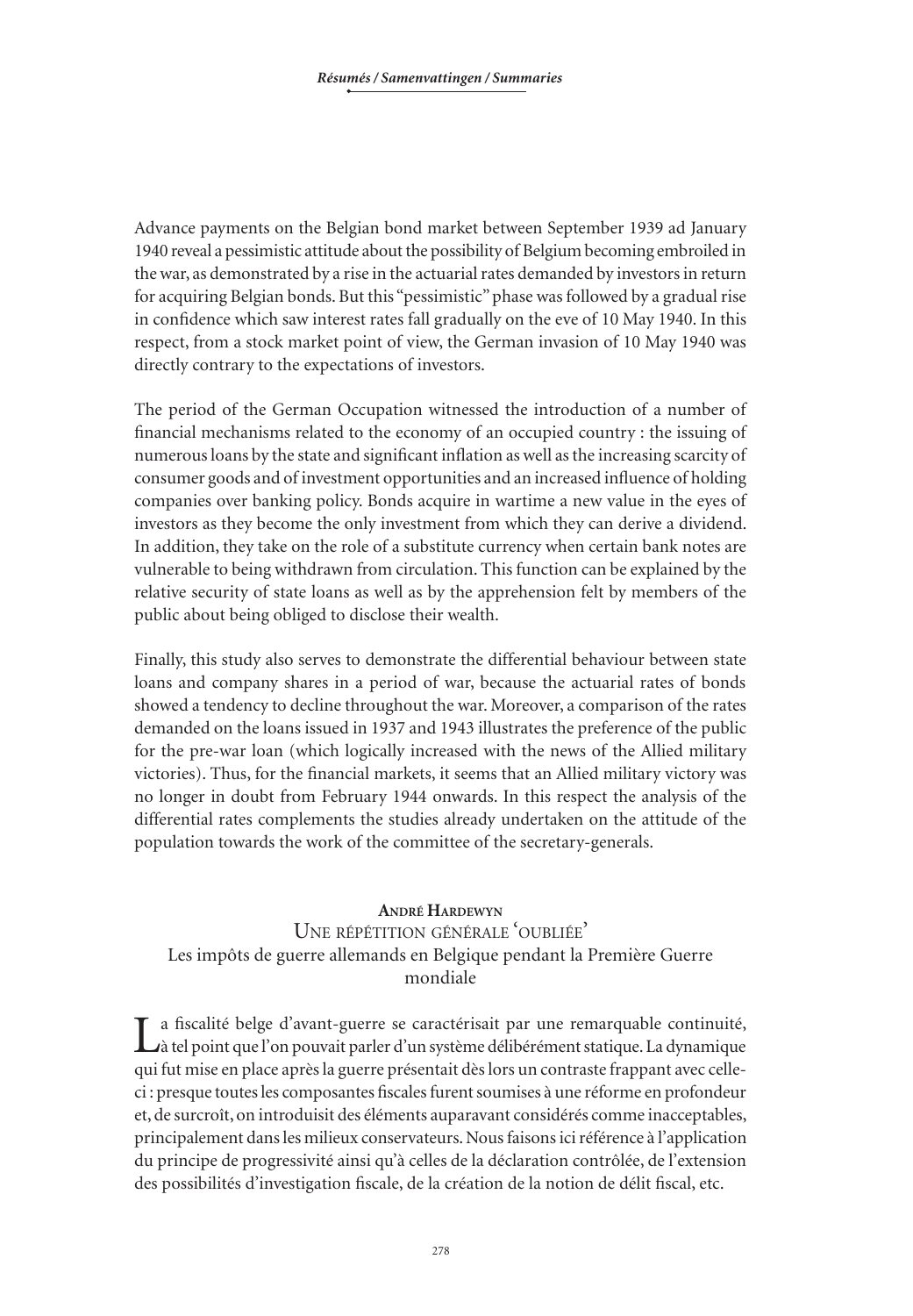Les opposants à cette réforme trouvèrent précisément dans le caractère brusque et radical de ces transformations un élément d'instabilité. Ils plaidèrent pour davantage de gradation, peut-être dans l'espoir d'ajourner aussi longtemps que possible, voire même définitivement, un certain nombre de mesures. L'évocation de l'application de diverses mesures fiscales de guerre, conçues en partie par l'occupant, et en partie par l'administration belge, ne convenait pas à leur discours, parce que cela démontrait que les années de guerre pouvaient être considérées comme un préambule à une nouvelle culture fiscale.

En effet, les dispositions fiscales évoquées ci-dessus avaient été en grande partie appliquées en temps de guerre. Du reste, il était clairement évident que le secteur de l'agriculture avait bénéficié pendant plusieurs décennies d'un statut fiscal particulièrement privilégié. L'élimination progressive de cet état de fait avait d'ailleurs constitué la pierre angulaire de la politique de l'occupant. Un traitement fiscal différencié selon les diverses catégories sociales était une mauvaise base de départ pour appliquer des mesures fiscales plus profondes. A ce propos, il convient de considérer l'introduction d'un impôt sur la fortune, à la fois mal conçu et rendu tardivement opérationnel, comme une expérience dont l'impact devait plutôt être symbolique. Tout de même, cela n'était pas bon signe : un système fiscal contemporain ne dispensait plus aucun type de revenu ou de fortune à contribuer au financement de l'Etat. Le combat en vue de créer des exceptions à cette règle allait dominer la problématique fiscale à partir de l'entre-deux-guerres. Dans cette optique, les mesures prises pendant la Première Guerre mondiale doivent être considérées comme un maillon essentiel dans l'ensemble de ces développements.

### **Andre Hardewyn** A 'Forgotten' Rehearsal German War Taxation in Belgium during the First World War

Belgian taxation before the First World War demonstrated such remarkable con-<br>tinuity that it can be described as a deliberately static policy. In stark contrast, the situation after the war was a highly dynamic one. Almost all of its fiscal components underwent fundamental reform while new elements, formerly rejected as unacceptable by conservative opinion, were also introduced. In particular, the principle of progressive taxation was established as well as other major reforms including the examination of personal tax returns, the extension of powers of fiscal investigation and the establishment of the notion of a fiscal crime.

Opponents of these reforms regarded the sudden and profound nature of the changes as in themselves a cause of instability, and called instead for them to be introduced more gradually, possibly in the hope of delaying as long as possible (or indeed for ever) the implementation of certain of the measures. The proponents of this argument